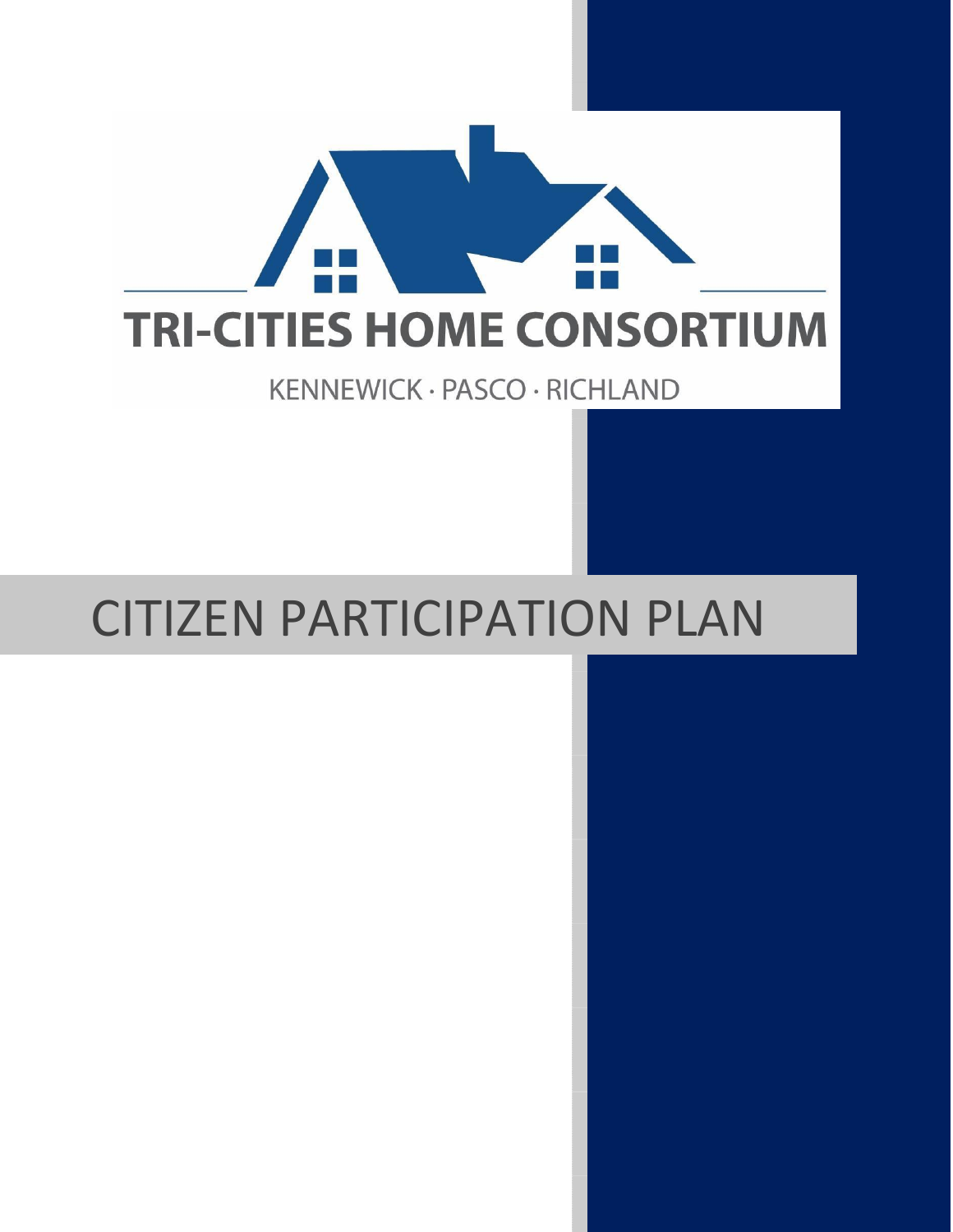# **Tri-Cities HOME Consortium Citizen Participation Plan Community Development Block Grant and HOME Programs**

# **Amendments to Existing Plans**

In response to the COVID-19 Pandemic, the Tri-Cities HOME Consortium is amending its Citizen Participation Plan, to promote and support "social distancing" while continuing to offer the public an opportunity to provide valuable citizen input and insight into the policies and procedures of the Consortium, particularly as it relates to the administration and implementation of its federal programs with the use of Community Development Block Grant (CDBG) and Home Investment Partnerships Program (HOME). The following process will be used to solicit citizen participation and input into any programmatic amendments necessary to quickly and effectively administer federal funding made available as a result of the COVID- 19 Pandemic.

- Effective April 1, 2020, consistent with the Mega-waiver issued by HUD on March 31, 2020, and for a period ending program year December 31, 2020, community input prior to drafting a substantial amendment to any plan will be waived, including but not limited to an approved consolidated plan or annual action plan concerning the proposed uses of CDBG and HOME funds.
- Staff will prepare an amendment to any respective plan, where applicable, and the amendment shall include a discussion of the amount of funds the respective City expects toreceive, the range of activities it will undertake with the funds, and, to the extent possible, the benefit to low and moderate income people of these proposed activities.
- The Amendment will be posted in a prominent place on the respective City's website, along with a notice identifying the availability of the amendment. The Notice will include the opportunity to provide comments via email for a period of not less than five days and information on participation in a "virtual public hearing". As part of the Notice, the respective City will provide information on how citizens who have special needs may obtain the Amendment in a form that is accessible to them.
- Such Notice will be published in the Tri-City Herald, the newspaper of record, no fewer than seven (7) days prior to a public hearing. Notice will also be made available to one bilingual publication.
- Copies of the Notice will be emailed to interested community stakeholders that are signed up to receive email notifications from the respective city.
- Any comments received, either at the virtual public hearing or during the public comment period will be considered by the respective City before the final amended plan is submittedto HUD. A summary of the comments and the City's responses will be an attachment to the final amended plan.

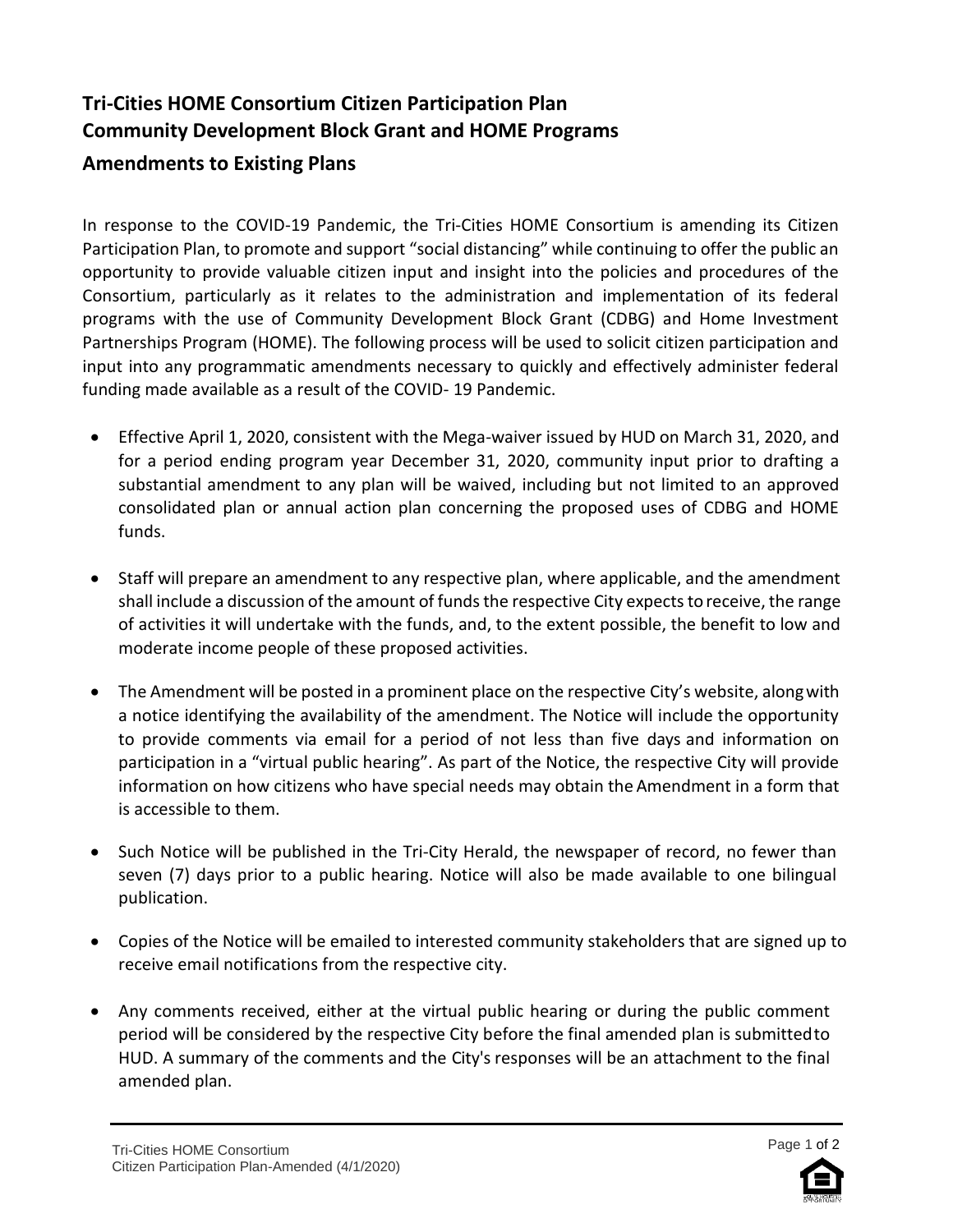- The procedures and actions discussed above will constitute the Consortiums citizen participation plan for any substantial amendments, which may need to be made in the course of the program year. A "substantial amendment" to the plan is when the original purpose of the project is changed to a new eligible category, or modification of a project to address a different CDBG national objective or when a change in the allocation exceeds twenty-five percent of the individual City's current year's CDBG or HOME allocation, including program income.
- This amended citizen participation plan will itself be made available to the public for a five-day public comment period prior to implementation, and any interest groups may review and comment accordingly.

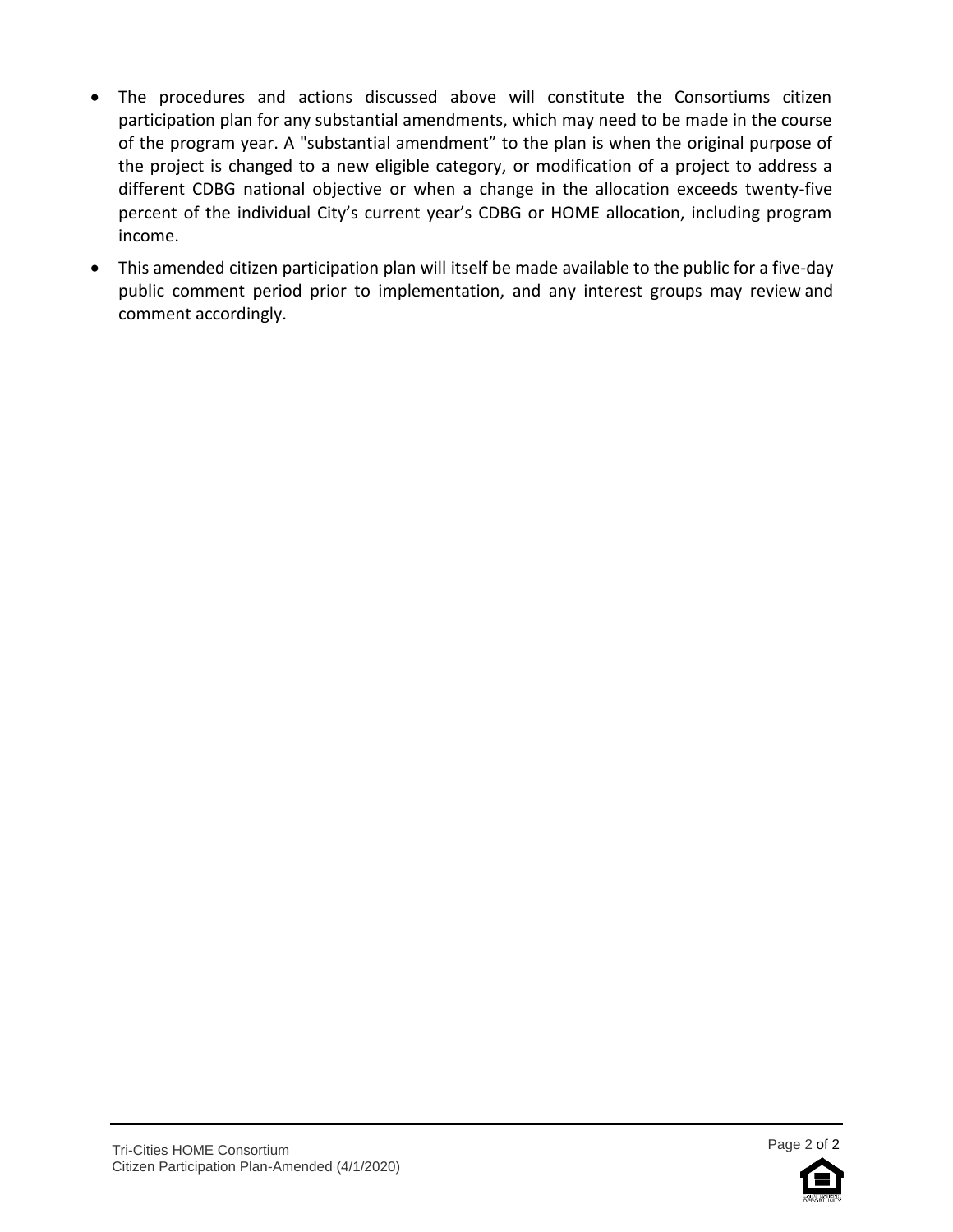# **Tri-Cities HOME Consortium Citizen Participation Plan Community Development Block Grant and HOME Programs**

# **Introduction**

The purpose of this Citizen Participation Plan is to provide a framework to guide the Tri-Cities HOME Consortium (Consortium) and its members (the Cities of Kennewick, Pasco and Richland, as Lead) in their efforts to encourage citizen participation in the planning, implementation and assessment in the Community Development Block Grant (CDBG) and the HOME Investment Partnership (HOME) programs. Specifically, in the Assessment of Fair Housing, Consolidated Plan, Annual Action Plan and Consolidated Annual Performance and Evaluation Report (CAPER).

This Citizen Participation Plan is prepared and implemented in accordance with the guidance provided in U.S. Department of Housing and Urban Development (HUD) Regulations 24 CFR Part 91.105.

Prior to implementation, the Citizen Participation Plan will be available for a period of 30 days for public comment. Any amendment to the Plan will be made available for a period of 30 days advising citizens of an opportunity to comment on the proposed amendment. A summary of the comments or views and a summary of any comments or views not accepted and the reasons why it was not accepted will be attached to the plan submitted to HUD for final approval.

#### **Citizen Advisory Committee**

Each city has established individual citizen advisory committees to serve as a link between the public, city staff and City Council, and to aid in the development of the Consolidated Plan, Annual Action Plans, CAPER review, and assist in the administration and utilization of HUD grants. Each advisory position is selected based upon providing a balance of specific community interests or expertise to the committee. Low and moderate-income persons are encouraged to participate when a position becomes vacant. This is accomplished through public solicitations as well as direct communication with residents and participants in various social service organizations.

Each advisory committee will meet as necessary to review and make decisions regarding CDBG and HOME. These meetings are open to the public. The advisory committees review written funding requests, attend oral presentations by applicants, and make funding recommendations to the respective City Council to aid in the development of the Annual Action Plan.

# **Encouraging Public Participation**

It is the intent of Tri-Cities HOME Consortium to encourage and facilitate the participation of all citizens in the development of the Assessment of Fair Housing (AFH), Consolidated Plan, Annual Action Plan, any substantial amendments to the plans and the performance report through public hearings and meetings. Additionally, the Consortium encourages involvement of protected classes, low- and moderate-income persons, particularly neighborhoods where 51 percent, or an amount determined by HUD as an exception criteria service area, where federal funding is proposed to be used. The Consortium also welcomes the participation of minority populations, non-English speaking persons and persons with disabilities.

Consultations, with direct mailings/emails and other contact will be made with local and regional organizations and through other publications that serve those in protected classes, or that provide assisted housing, health services, and social services, including those focusing on services to children, elderly persons, persons with disabilities and their families, and homeless persons.

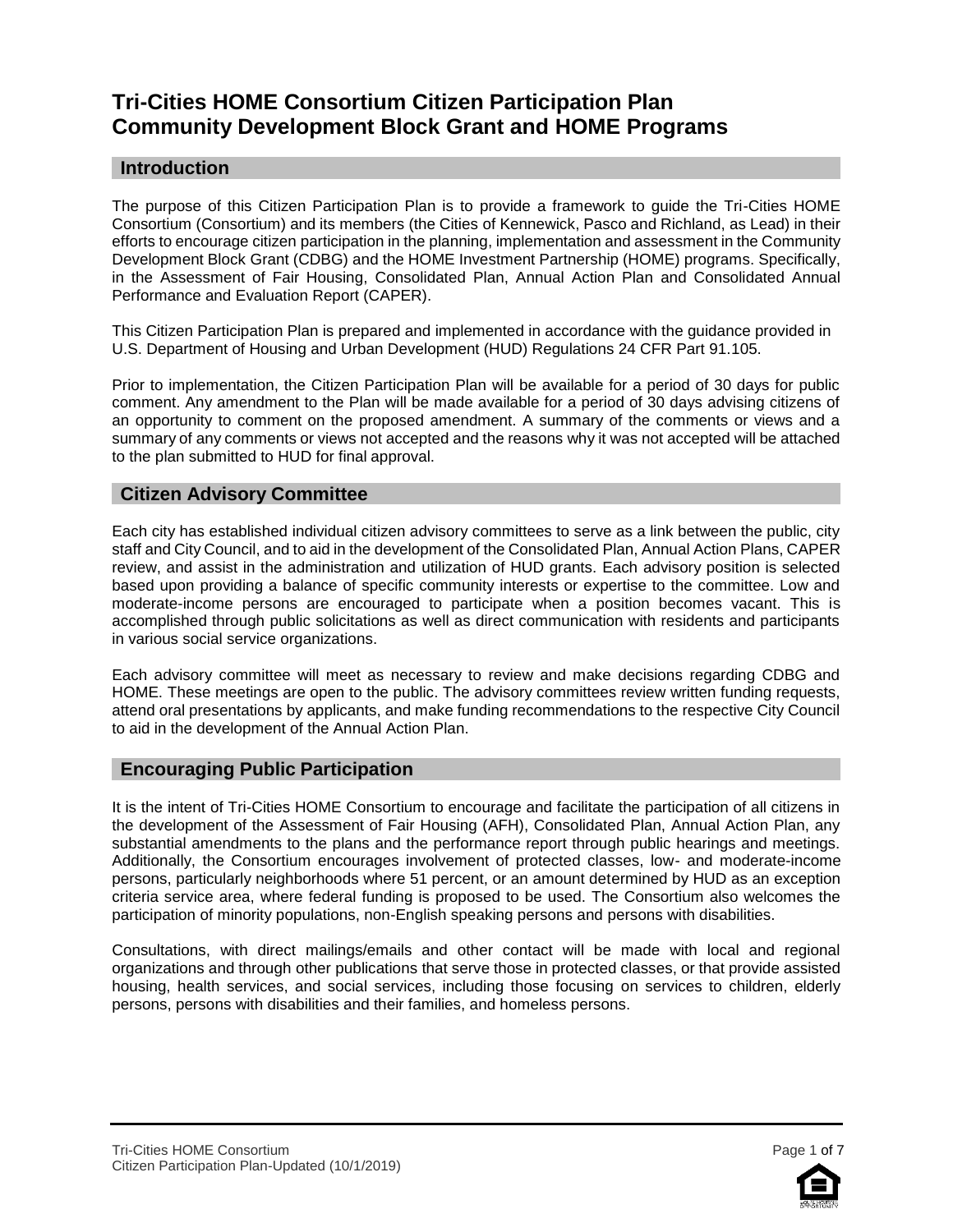# **The Consolidated Plan (CP)**

The development of the CP is a cooperative effort between the cities of Kennewick, Pasco and Richland as members of a Consortium, businesses, developers, nonprofit organization, philanthropic organizations, and community-based and faith-based organizations that serve low and moderate-income persons. This document provides the planning framework, strategies, goals and performance benchmarks to be achieved over a five-year period by the CDBG and HOME Programs. HUD will evaluate the performance of each City and the Tri-Cities HOME Consortium through the accomplishments of community development and housing program goals established in the CP.

At least two public hearing will be held by the Consortium throughout the development of the CP to allow participation from the public on this planning document. At least one of the public hearings will be held before the Consolidated Plan is published for comment. The draft CP Plan will be made available for public review and comment for a minimum of 30 days to allow for interested persons and organizations to comment prior to completion and submission of the final plan to HUD. A summary of the comments or views and a summary of any comments or views not accepted and the reasons why it was not accepted will be included in the final plan submitted to HUD for final approval.

# **Assessment of Fair Housing Plan**

If applicable, the Tri-Cities HOME Consortium and the two local housing authorities, Kennewick Public Housing Authority (KHA) and City of Pasco & Franklin Consortium Housing Authority (HACPFC) operating within Consortium jurisdiction will enter into a Joint Agreement to align their consolidated planning cycle(s) in accordance with the regulations at 24 CFR Part 91 for consolidated plan program participants, and 24 CFR part 903, for Public Housing Authorities. PHAs agree to collaborate with the Tri-Cities HOME Consortium to prepare the Assessment of Fair Housing.

Furthermore, the Tri-Cities HOME Consortium and the Kennewick and Pasco Housing Authorities will work together by establishing comprehensive community development goals and ensure strategies and actions are taken to Affirmatively Further Fair Housing. Moreover, local and regional fair housing organizations and enforcement agencies will be consulted with. The Consortium members will report progress on those goals to HUD through the consolidated annual performance reports (CAPER) that are posted on each Cities website and in a HUD database.

HUD set out the following four clear fair housing goals for all communities to ensure greater opportunities for all Americans:

- *1. Reduce segregation, and build on the nation's increasing racial, geographic and economic diversity.*
- *2. Eliminate racially and ethnically concentrated areas of poverty*
- *3. Reduce disparities in access to important community assets such as quality schools, job centers, and transit*
- *4. Narrow the gaps that leave families with children, people with disabilities, and people of different races, colors and national origins with more severe housing problems (disproportionate housing needs)*

The Public, residents, public agencies and other interested parties will have access to any HUD provided data and other supplemental information the HOME Consortium plans to incorporate into its Assessment of Fair Housing (AFH) at the start of the public participation process or as soon as feasible after. The HOME Consortium may make HUD provided data available to the public by cross-referencing to the data on the HUD website.

Consortium staff will hold at least one public hearing and meet with community groups, reviews HUD data tables and HUD maps to develop the Assessment of Fair Housing (AFH) Plan goals. Through collaboration with the Housing Authorities of Kennewick and Pasco, staff will consult with HA Resident Boards in accordance with procedures described in 24 CFR 903.13, 903.15, 903.17 and 903.19 in the process of conducting the Assessment of Fair Housing (AFH), obtaining Resident Advisory Board and community feedback, and addressing complaints.



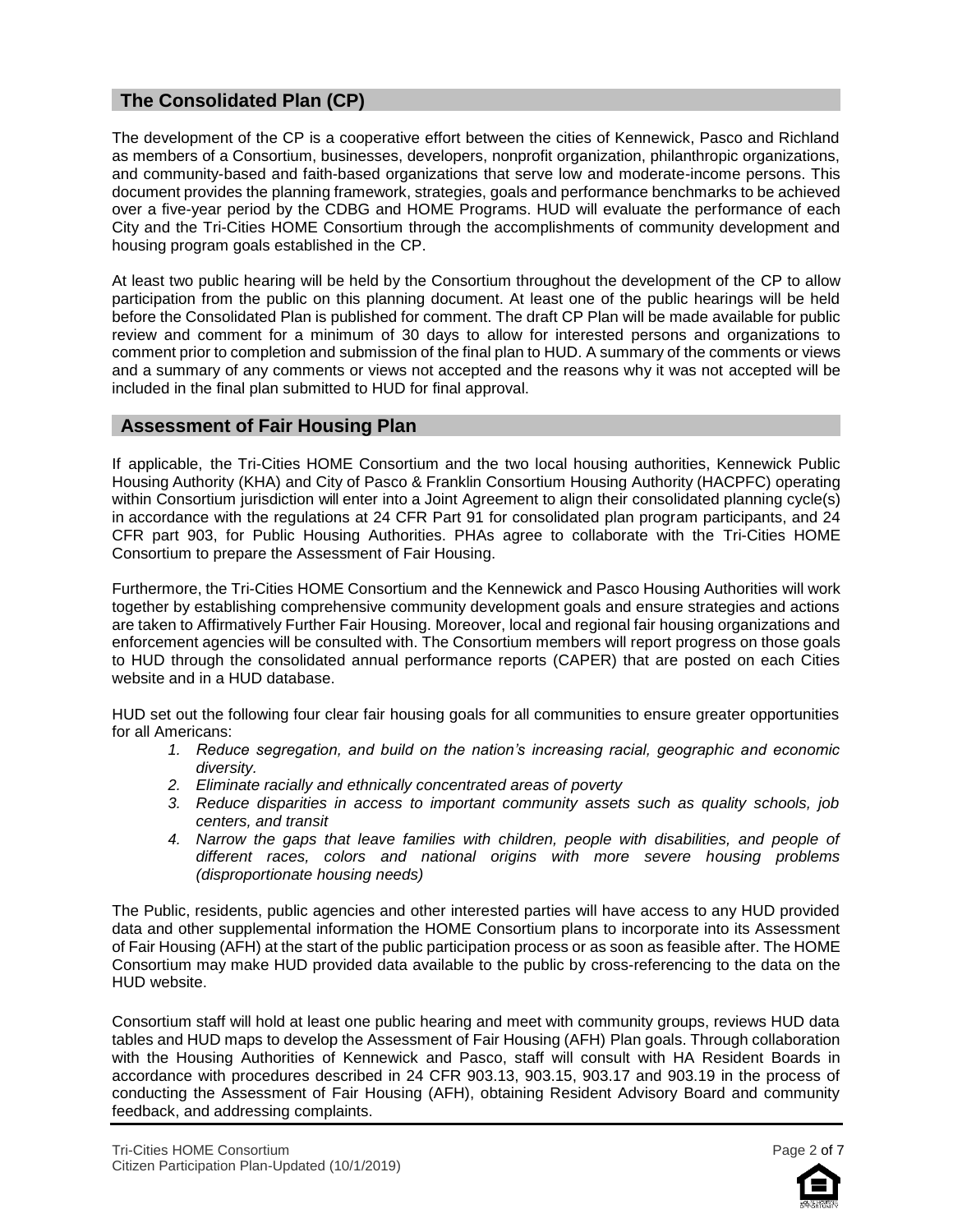The draft AFH Plan will be made available for public review and comment for a minimum of 30 days as a Consortium plan. Otherwise, teaming with the local PHAs will require a minimum of 45-dayreview and comment period. A summary of the comments or views and a summary of any comments or views not accepted and the reasons why it was not accepted will be included in the Assessment of Fair Housing (AFH) Plan, submitted to HUD for final approval.

# **Annual Action Plan (AAP)**

The AAP is a document that serves as the application for annual funding to HUD under the CDBG and HOME Programs and identifies federal and other funding resources that are expected to be used to address the needs identified in the CP. This plan represents programs and activities that will be undertaken from January 1 through December 31 of each program year. It identifies the amount of grant funds and program income each city anticipates receiving each year, gives a specific description of the programs and activities that will be used to address the priority needs established in the Consolidated Plan, and provides benchmarks and goals to benefit low and moderate-income persons in which to measure program performance.

At least two public hearings will be held by each individual City each year at separate stages of development of the plan. The draft AAP Plan will be made available public review and comment for a minimum of 30 days to allow for interested persons and organizations to comment prior to completion and submission of the final plan to HUD. A summary of the comments or views and a summary of any comments or views not accepted and the reasons why it was not accepted will be included in the final plan. The Annual Action Plan is submitted to HUD once grant formula allocations have been announced each program year.

# **Section 108 Loan Guarantee Program**

The Section 108 of the Housing and Community Development Act of 1974 provides for a loan guarantee component specific to the CDBG Program. If applicable, and a member Grantee (Kennewick, Pasco or Richland) moves forward with a program application to HUD the Grantee will comply with requirements in 24 CFR 570.704(a)(2). In addition, the following would apply:

- Prior to submission of an application for loan guarantee assistance to HUD the Grantee must publish the proposed application community wide to allow the public to examine the application and to provide comments on the proposed application.
- The public will be given timely notification of public hearings, reasonable and timely access to local meetings, information, and records relating to the proposed and actual use of guaranteed loan funds, including, but not limited to the amount of funds expected to be made available, including anticipated program income generated from activities carried out with guaranteed loan funds, range of eligible activities to be undertaken, proposed low-moderate beneficiaries, etc. Technical assistance may be provided to representative groups at the discretion of the Grantee.
- The public will be provided reasonable advance notice of, and opportunity to comment on, proposed activities not previously included in the application and activities, which are proposed to be deleted or substantially changed in terms of purpose, scope, location, or beneficiaries in accordance with requirement for a significant amendment.
- Grantee policies and procedures will provide for timely written answers to written complaints and grievances within 15 working days of the receipt of the complaint, where practicable.

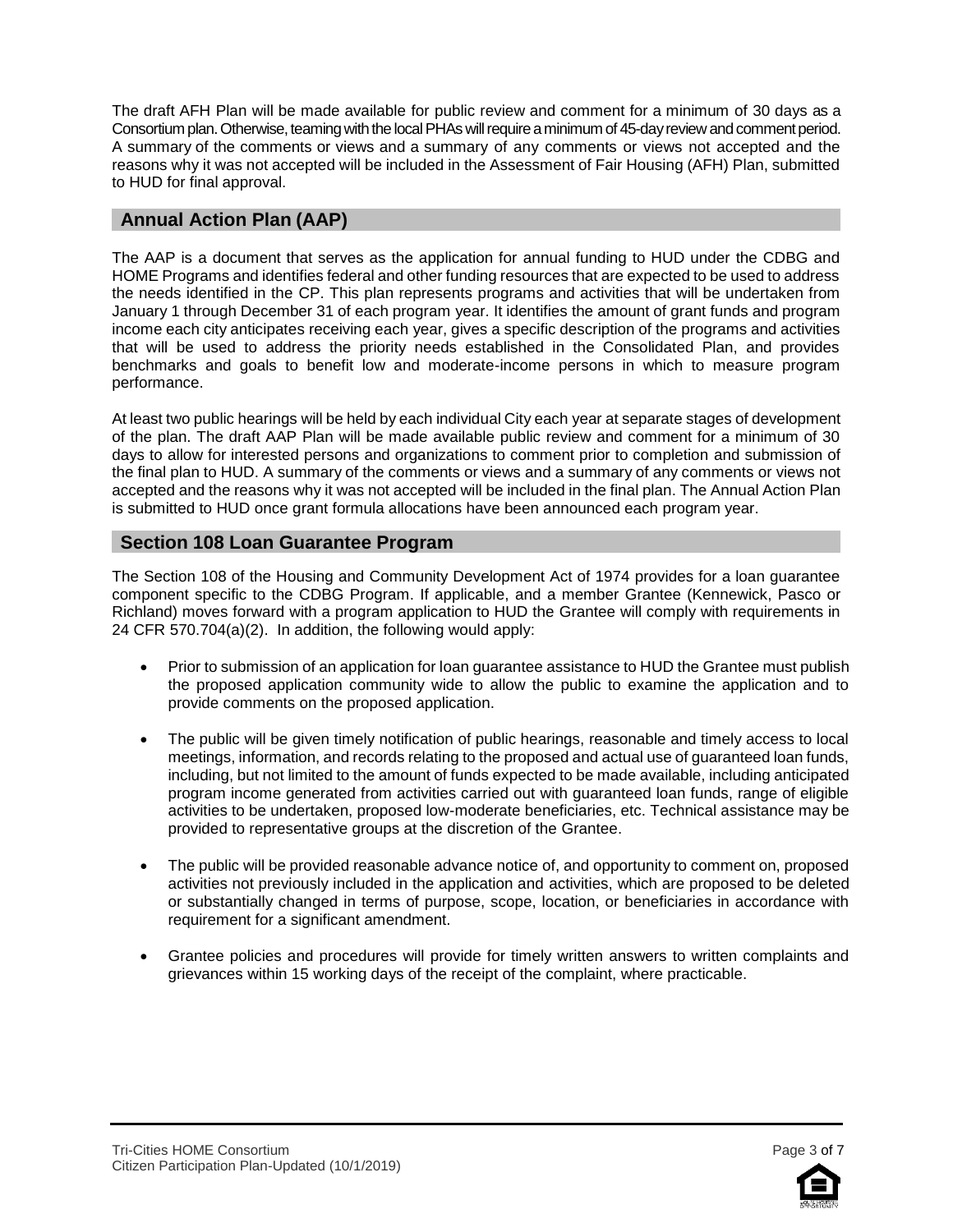# **Consolidated Annual Performance and Evaluation Report (CAPER)**

This report describes the accomplishments of each activity undertaken during the previous year, identifies how funds were actually used versus how the funds were proposed to be used, what impacts the activity realized, and to what extent the funds benefited low and moderate-income persons.

The draft CAPER will be made available public review and comment for a minimum of 15 days to allow for interested persons and organizations to comment prior to completion. A summary of the comments or views and a summary of any comments or views not accepted and the reasons why it was not accepted will be included in the final plan submitted to HUD for final approval. The CAPER is due no later than 90 days following the end of the program year, or by March 31 of each year.

# **Public Hearing Notice**

Public hearings, meetings will be published as a display ad in the non-legal section of the newspaper of record, the Tri-City Herald and at respective member city's website at least 14 days prior to the hearing. Public hearing notices will also be made available to one bilingual publication. The notice will include some or all of the following information as appropriate to the particular event:

- The date, time and place.
- Estimated amount of funds that will be available for distribution, and the amount that will benefit low and moderate-income persons.
- Topic(s) to be discussed including, but not limited to, housing and community development needs, development of proposed activities, and review of program performance.
- Proposed strategies and actions for AFH.
- Basic information about the program(s).
- Timing and procedures followed in the development and approval of the CP, Annual Action Plan, Substantial Amendments, or CAPER.
- Contact name and phone number for requesting additional information or special accommodations.

**Public hearings and meetings will be held at times and in locations convenient to potential or actual beneficiaries, and that are easily accessible to persons with disabilities. All comments and views of residents of the community in writing or orally during a public hearing or meeting will be considered and attached to the plan.**

# **Public Comment Period**

The draft or substantial amendments to the Citizen Participation Plan, Assessment of Fair Housing, Consolidated Plan, Annual Action Plan or CAPER will be made available for public comment for the minimum 15, 30 or 45 days, as required. A notice of the public comment period, the locations where the plan is available for review, and a summary of the plan will be published in the Tri-City Herald, one bilingual publication and in other places frequented by the public, especially low- and moderate-income persons and persons benefiting from or affected by proposed CDBG/HOME activities. The notice of the public comment period, as well as the draft, will be posted on the respective City's website. Additionally, direct outreach to local and regional organizations that serve those in protected classes, assisted housing providers, public housing agencies, social service agencies, and advocacy groups, as well as their beneficiaries, will be utilized to broaden the efforts to notify all. All comments and views of residents of the community in writing during a public comment period will be considered and attached to the plan.

**A reasonable number of free copies of the draft plan will be available upon request by calling or visiting the respective City's Office during regular business hours. The draft plan may be made available in an alternative format with a three-day notice for a request to the respective city member.**

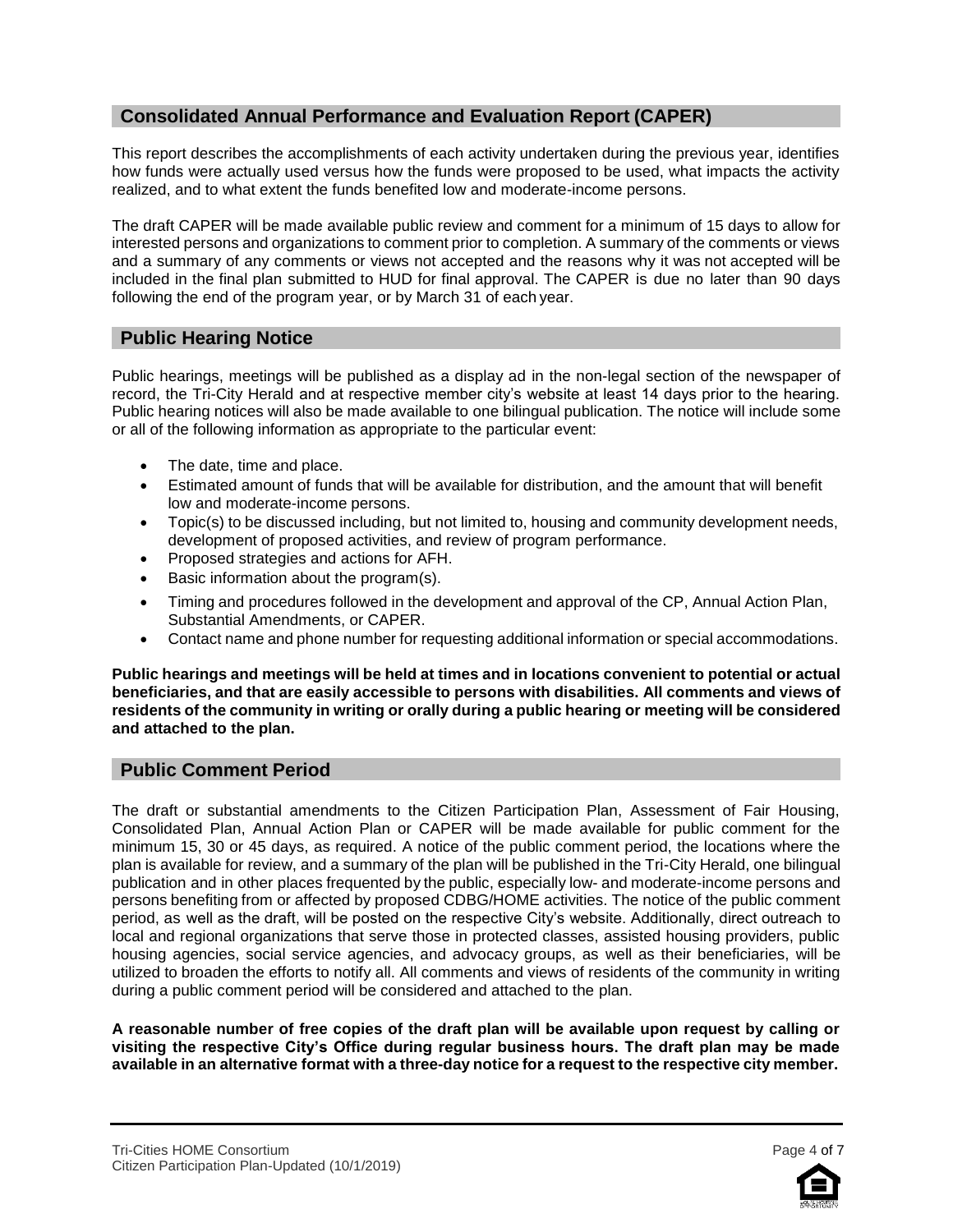# **Non-English Speakers**

The Consortium has elected to address the Limited English Proficiency (LEP) need as a reasonable accommodation. Language assistance will be given to ensure meaningful access to participation by non-English speaking residents of the community. Given reasonable notice, during regular business hours, the following accommodation may be requested:

- 1. Interpretation services for clients, at no cost to the clients,
- 2. Documents may be translated for clients who do not communicate in English,
- 3. A TTY telephone shall be provided for clients,
- 4. Consortium members shall provide printed materials in alternate formats for clients, or
- 5. Consortium members shall make whatever reasonable accommodations are needed to improve accessibility to programs, activities and services.

#### **Request assistance by contacting the respective Member City:**

- City of Richland, Community and Development Services Office, (509)942-7580
- City of Kennewick, Management Services Office, (509)585-4432
- City of Pasco, Community and Economic Development Office, (509)545-3441

#### **Reasonable Accommodation**

Pursuant to the Rehabilitation Act of 1973 and the Americans with Disability Act of 1990, within reason, any individual with an impairment or disability who requires reasonable accommodation to attend or participate in a meeting or public hearing may request assistance. Assistance may be requested 48 hours prior to meeting, during regular business hours.

#### **Request assistance by contacting the respective Member City:**

- City of Richland, Development Services Office, (509)942-7580
- City of Kennewick, Management Services Office, (509)585-4432
- City of Pasco, Community and Economic Development Office, (509)545-3441

#### **Plan Approval**

The Citizen Participation Plan recognizes Kennewick, Pasco and Richland City Councils, as the elected governing body for each City. The draft Assessment of Fair Housing, Consolidated Plan and/or Annual Action Plan as well as Substantial Amendments to the Plans will be presented to the respective member City Council for approval before submitting to HUD. These are regularly scheduled Council meetings that are open public meetings and broadcast live.

#### **Amendments or Substantial Amendments to the Plan**

An "amendment" to the approved plan will occur when a revision is made to the priority needs, a change is made in the method of distribution of funds, when an activity not previously identified in the plan is added, or when the purpose, scope, location or beneficiaries of an activity are changed.

A "substantial amendment" to the approved he AFH Plan will occur when fair housing contributing factors, priorities and or goals in the Assessment of Fair Housing Plan no longer reflect actual circumstances. A "substantial amendment" to an approved Consolidated Plan or Annual Action Plan will occur with any of the following conditions:

- 1. Increasing or decreasing funding levels of twenty-five (25) percent of the City's current years CDBG or HOME allocation, including program income.
- 2. Modification of a project to address a different CDBG national objective, or
- 3. Changes in the use of CDBG funds from one eligibility category to another, in accordance with 24 CFR 91.105(c).



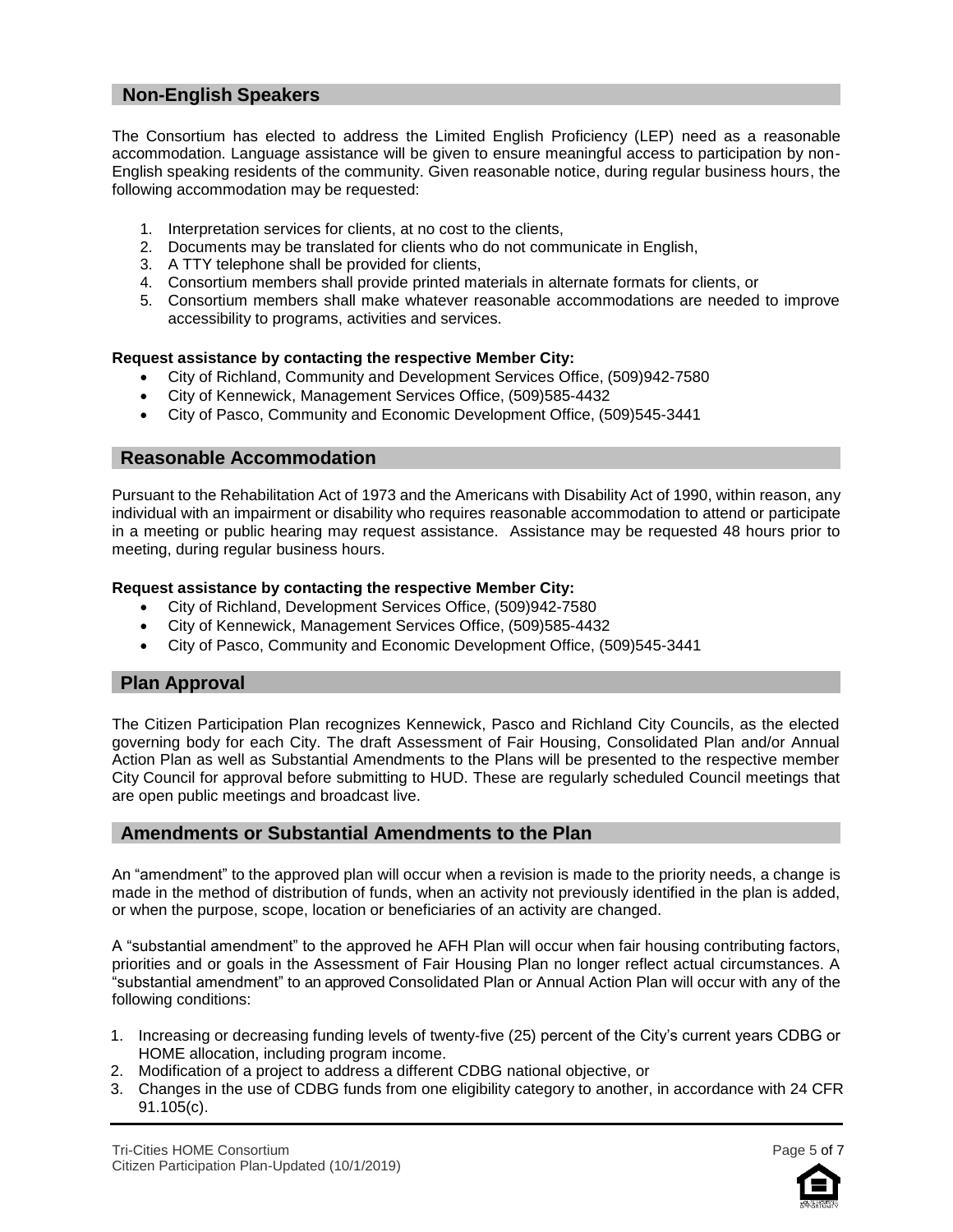A substantial amendment to a plan will be forwarded to the respective City's advisory committee; a display ad will be placed in the Tri-City Herald and in one available publication, and will be available for a period stated below for public review and comments. Upon expiration of the review and comment period, and approval by the individual City's Council, the proposed change will be signed by the authorized official of the jurisdiction and submitted in the Integrated Disbursement Information System (IDIS) for HUD approval.

| Plan                               | <b>Comment Period</b> |
|------------------------------------|-----------------------|
| 5-year AFH Plan Consortium<br>only | $30$ -Day             |
| 5-year AFH Plan team with PHA      | $45$ -Day             |
| <b>5 year Consolidated Plan</b>    | 30-Day                |
| <b>Annual Action Plan</b>          | 30-Day                |

# **Responding to Complaints**

Each City will consider written complaints from the public regarding the citizen participation process, the Consolidated Plan, the Assessment of Fair Housing Plan, the Annual Action Plan, any amendments and the CAPER. Where practicable. A written response will be made within 15 working days. Where not practicable, written responses will be made as quickly as possible. If the complainant is unable to file a complaint due to disability, alternative filing methods will be allowed by contacting the respective City.

# **Access to Records**

Each city will be responsible for providing citizens, public agencies and other interested parties within five days of request, access to information and records relating to the City's Consolidated Plan and the use of assistance under the CDBG and HOME programs covered during the preceding five-year period. Such access shall be consistent with applicable State and local laws, subject to privacy and obligations of confidentiality.

# **Staff Support and Technical Assistance**

Staff from each city will be responsible and will make every reasonable effort to provide access and technical assistance to citizens, and agencies representing low and moderate-income persons, in order that they may participate in planning and assessing projects. Staff from each city will also respond to those who request assistance in developing proposals for CDBG or HOME funding, and will provide technical assistance to assist in the implementation of the project.

# **Relocation and Displacement Policy**

The Cities of Kennewick, Pasco and Richland intend to minimize to the greatest extent possible, the permanent displacement of any low and moderate-income persons that might result from the use of CDBG or HOME funds. This will be achieved through the design and evaluation of each project for potential displacement, by measuring and comparing such potential among alternative proposals and designs, and by considering alternatives when selecting projects for funding, prior to a final commitment of funds.

While there is no intent to directly displace individuals, families, businesses, or nonprofit organizations because of projects, the respective City will assist any individual, family, business, or nonprofit organization displaced by projects funded with CDBG or HOME funds as authorized under the Uniform Relocation Assistance and Real Property Acquisition Policies Act of 1970, as amended, or under Section 104(d) of the Housing and Community Development Act of 1974. The Cities reserve the right to reject a project, or require that any sub-recipient provide non-federal financial relocation assistance to persons or organizations affected by the project, if the project causes permanent displacement.